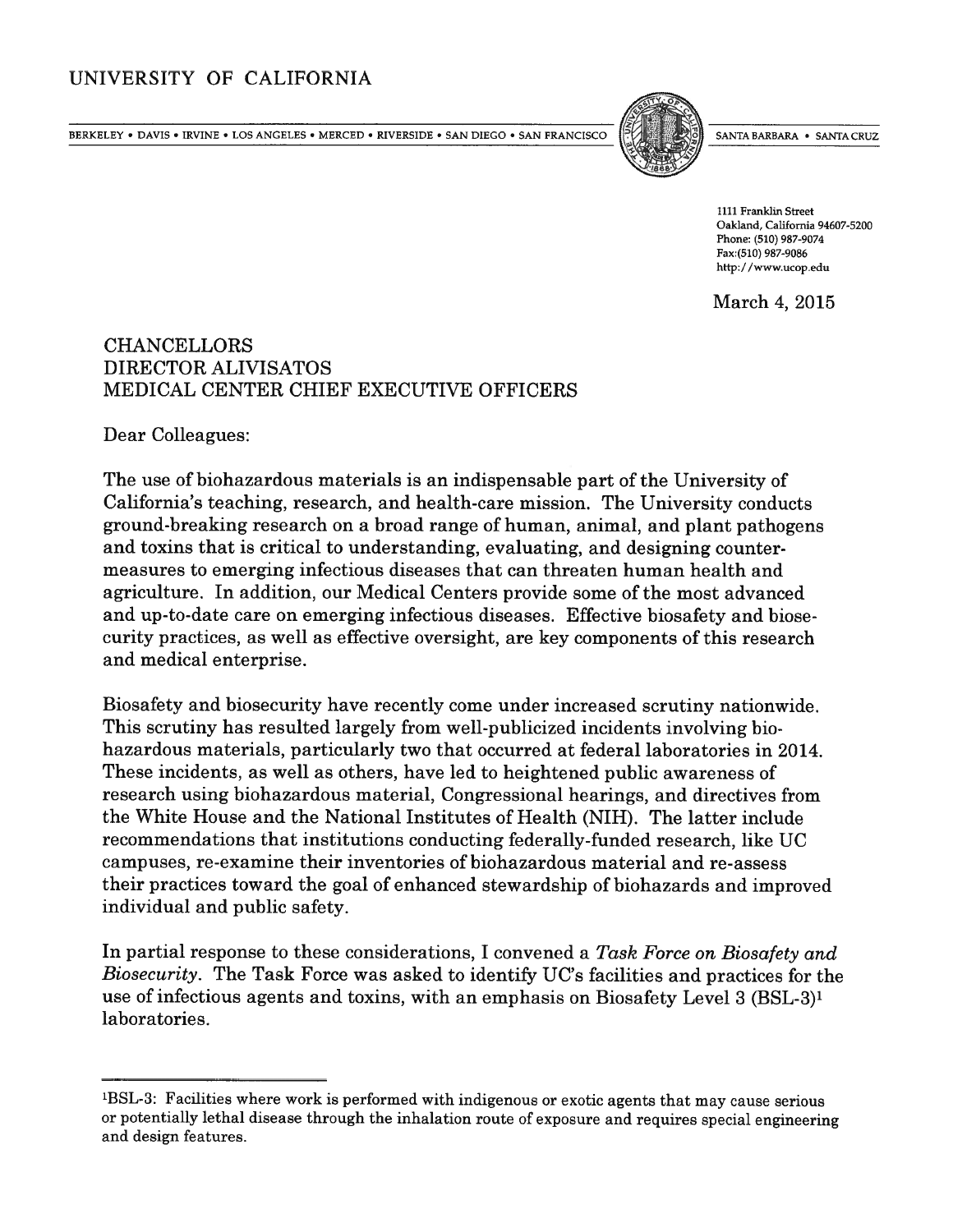Chancellors, et al. March 4, 2015 Page 2

In January, I met with members of the Biosafety and Biosecurity Task Force to discuss their findings and recommendations. Based upon the discussion with the Task Force Chairs and subsequent discussion at our Council of Chancellors' meeting, I am instructing campuses to implement the following objectives in line with the major recommendations produced by the Task Force:

1. Each campus that operates or is actively planning recommissioning or construction of <sup>a</sup> high-containment facility (BSL-3 and Select Agent or Toxin<sup>2</sup>) should create and fund a *High-Containment Laboratory Director* position within its current biosafety program. Appointments should be made by June 1, 2015, or planned for at the appropriate time in the new program's budget, if applicable.

The candidate should be properly qualified, trained, and empowered to be responsible for oversight of all aspects of the high-containment facility opera tions and managemen<sup>t</sup> on that campus, including oversight of facility design, construction, maintenance, certification, performance verification, and provi sion of validated training programs. The individual should possess relevant background, experience, and training in high-containment facilities and biosafety issues.

In consultation with campus leadership, the Office of the President's (UCOP) Office of Risk Services is in the process of evaluating the cost for seed-funding for staffing and training the High-Containment Laboratory Director position on facility improvements and laboratory validations.

- 2. A site visit team, led by UC Irvine's BSL-3 Training and Development Program Director, will gather additional information from the system's highcontainment facilities regarding their operations, testing and verification, and personnel training needs.
	- a. UCI will establish <sup>a</sup> team of experts for this purpose.
	- b. Visits will be initiated by May 15, 2015, with <sup>a</sup> target completion date of December 31, 2015.
- 3. Campuses shall use the UCI National Biocontainment Training Center<sup>3</sup> to conduct initial and refresher training of the High-Containment Laboratory

<sup>2</sup> Select Agent or Toxin (SAT): A pathogenic organism or toxin which has been listed by the U.S. Department of Health and Human Services or by the U.S. Department of Agriculture to have the "potential to pose <sup>a</sup> severe threat to public health and safety."

<sup>&</sup>lt;sup>3</sup> The UCI program was established through funding support from the NIH-Regional Centers of Excellence program and has provided integrated training to over 900 people from across the U.S. and internationally including personnel from academic, public health, government, military, and corporate sectors.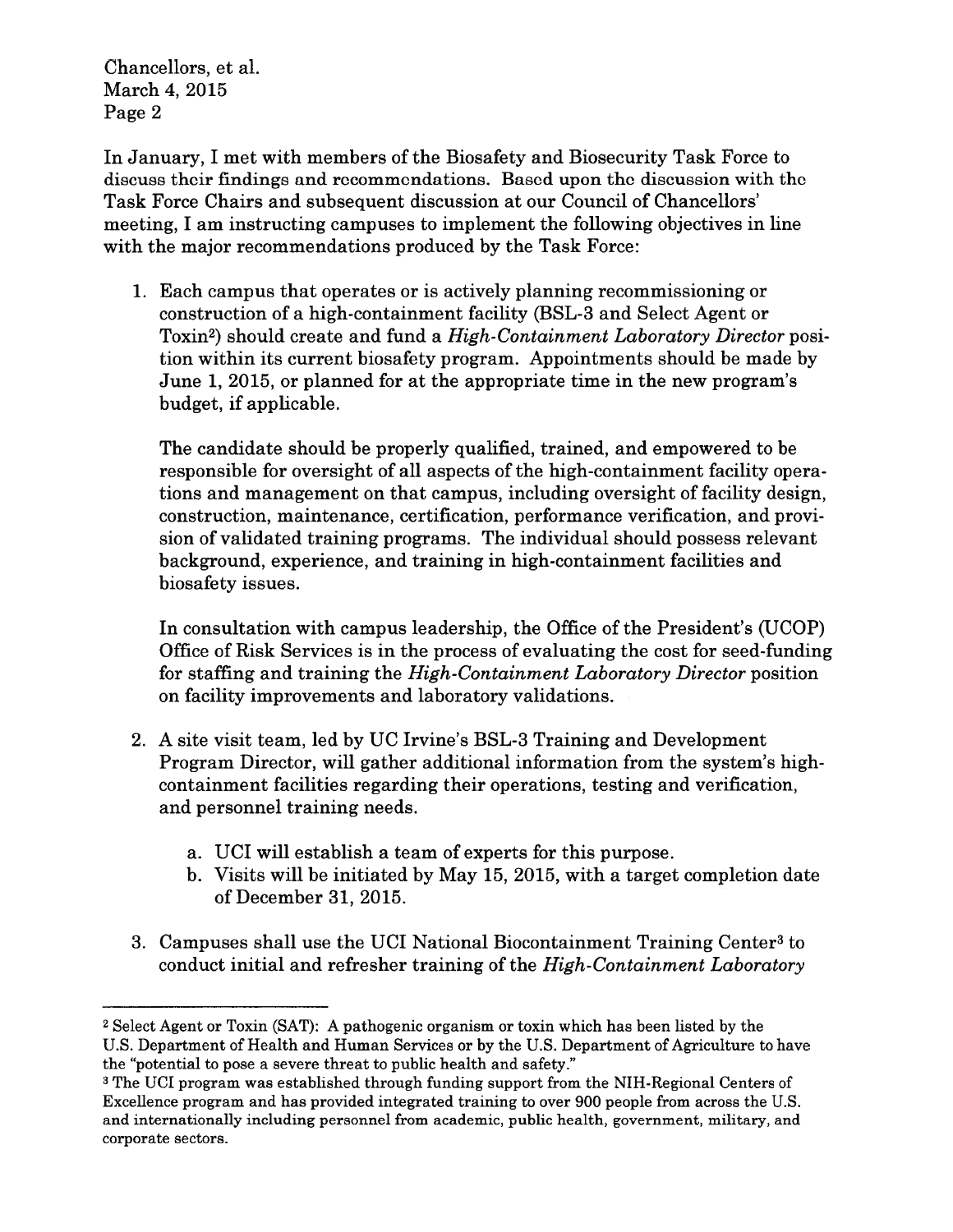- 4. Directors. Ultimately, all high-containment and SAT facility personne<sup>l</sup> groups should receive appropriate integrated cross-training.
	- a. The initial training should commence by May 15, 2015, with <sup>a</sup> target completion date of October 31, 2015.
- 5. Each campus should establish <sup>a</sup> High-Containment Laboratory Oversight Group (Group) to coordinate laboratory operations, including preventative maintenance, testing and verification, and planning of modification to existing and proposed high-containment facilities, emergency managemen<sup>t</sup> planning, and implementation of training for all laboratory-associated personnel groups.
	- a. Because high-containment facilities are extremely complex to build and operate, this Group should include expertise from <sup>a</sup> cross-section of campus divisions, including Research, Facilities, Finance, Police, and Construction, and Planning and Administration. <sup>A</sup> campus may designate an existing committee to serve this function, as long as it includes representation from the appropriate areas, as specified.
	- b. The Group's activities should be coordinated with the existing Institutional Biosafety Committee (IBC) and Environment Health and Safety (EH&S) Biosafety unit by including representatives of same. For campuses with <sup>a</sup> Medical Center or School of Medicine, represen tatives from these enterprises should be par<sup>t</sup> of the Group. It is strongly encouraged that campuses also consider appointing, at least initially, representatives from their campus who were par<sup>t</sup> of the systemwide Task Force. This would provide continuity between the Task Force recommendations and the initial activities of the campus High-Containment Laboratory Oversight Group.
	- c. Campus Oversight Groups should be convened no later than July 31, 2015.
- 6. UCOP will establish and facilitate <sup>a</sup> systemwide committee composed of Chairs and representatives of each campus's High Containment Laboratory Oversight Group to enable sharing of best practices and development of policies and guidance. The intent is to strengthen consistency in practices within the high-containment facilities and to provide <sup>a</sup> conduit for addressing ongoing BSL-3 issues to the President's Office.
	- a. The systemwide committee should convene before August 31, 2015.
- 7. All campuses should conduct an inventory of their infectious agents that incor porates positive Principal Investigator (PT) attestation that he or she has reviewed their inventory of biohazardous agents, that the inventory is consistent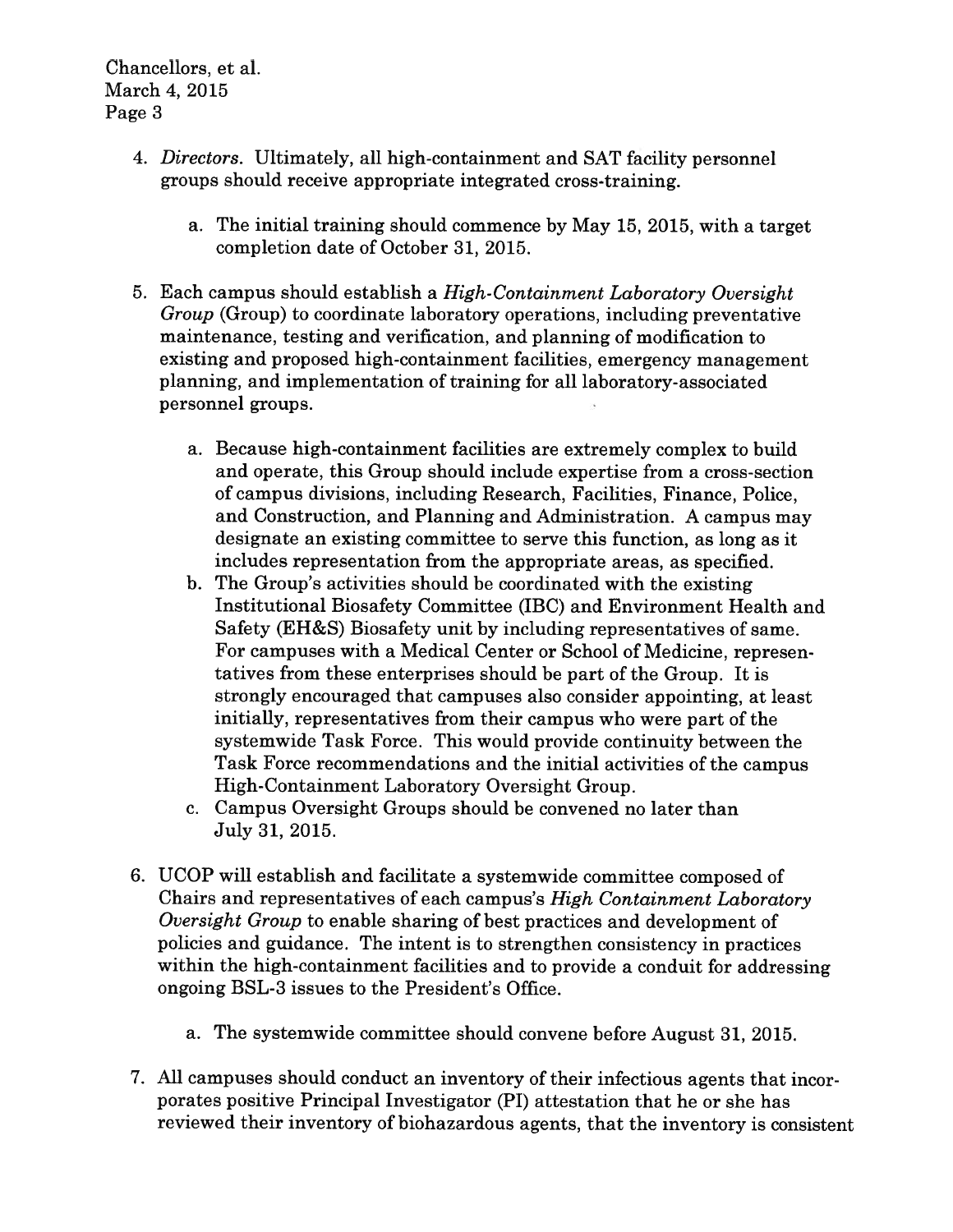Chancellors, et al. March 4, 2015 Page 4

> with list of agents declared on their Biohazard Use Authorization (BUA), and that they are either aware or unaware of any unaccounted-for freezers or laboratory space in which unidentified biohazards might be suspected.

8. This survey should be sent to the broadest scope of PIs and faculty who have assigned laboratory space on each campus to ensure that all potential users are queried, regardless of whether they have <sup>a</sup> current BUA. Campuses that have not ye<sup>t</sup> done so should use the UCSD survey or <sup>a</sup> similar instrument to document <sup>a</sup> review of their inventories in <sup>a</sup> manner that provides P1 attesta tion.

The University must continue to be <sup>a</sup> leader in research and patient care with respec<sup>t</sup> to infectious disease. By implementing the practices and recommendations outlined above, we will better enable research using biohazardous materials to be performed with minimal risk to the researchers, operations and support staff, the general public, and the environment. By strengthening our abilities to conduct this research safely, we are continuing UC's tradition of excellence within the state and nationwide.

Yours very truly,<br> $\int_{\mathcal{J}} \int_{\mathcal{J}} \mathcal{H}$ 

Janet Napolitano President

Enclosure

cc: Provost Dorr Executive Vice President Nava Senior Vice President Peacock Senior Vice President Stobo Senior Vice President Vacca Vice President Budil Vice President Duckett Associate Vice President Falle Executive Director Smith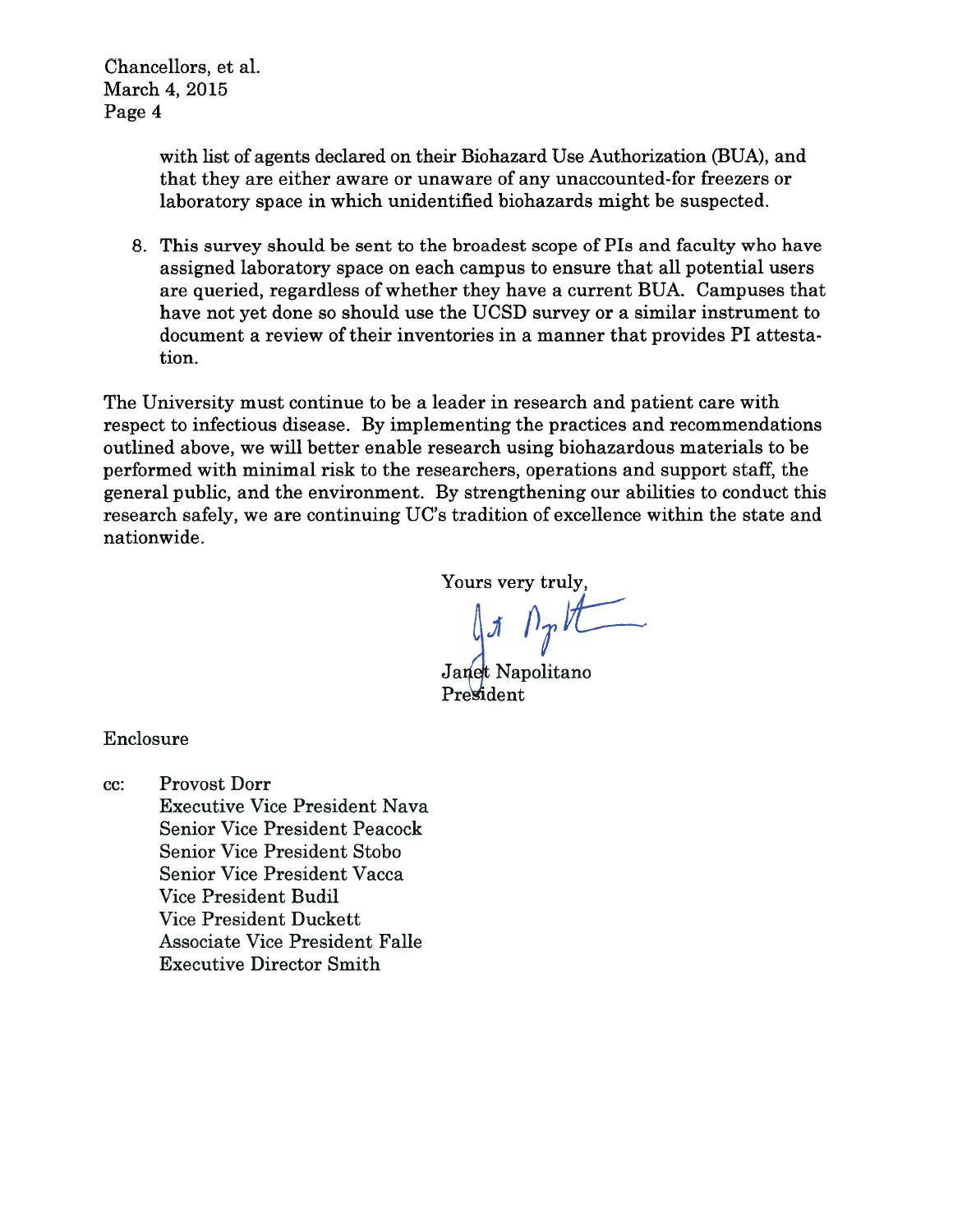Biosafety & Biosecurity Task Force Roster

Dr. John Guatelli, M.D. Clayton Halliday UC San Diego- Chair UC Davis

Gary Landucci UC Irvine-Vice Chair **Jeff Hall** Director, BSL-3 Training & UCOP Development Program Director, Research Policy

Dr. Lydia Sohn UC Berkeley-Academic Senate Dr. David Lane Member UCOP Associate Professor of Mechanical Systemwide Deputy Compliance Engineering Officer

Dr. David Lo, M.D. Ken Smith, CHP CIH UC Riverside- Academic Senate UCOP Distinguished Professor, Biomedical Laboratory Safety Manager Engineering

Dr. Gary Andersen UC Davis Lawrence Berkeley National Biosafety Officer Laboratory Senior Scientist, Ecology Department Dr. Peili Zhu, M.D. Head, IBC Chair UC San Francisco

Dr. Jim Marks, M.D. UC San Francisco Steve Kowalewsky CIH Professor, Departments of Anesthesia UC San Diego (retired) and Pharmaceutical Chemistry Biosafety Consultant

Dr. Philip Liu PhD. Natasha Griffith UC Los Angeles UC Los Angeles Orthopedic Surgery

Dr. Victor Lukas, D.V.M. UC Davis Attending Veterinarian

Professor of Medicine Associate Vice Chancellor, Design & Construction Management

Development

Member Interim EH&S Director, Systemwide

Philip Barruel

Biosafety Officer

Assistant Professor, Department of Director, High-Containment Facilities